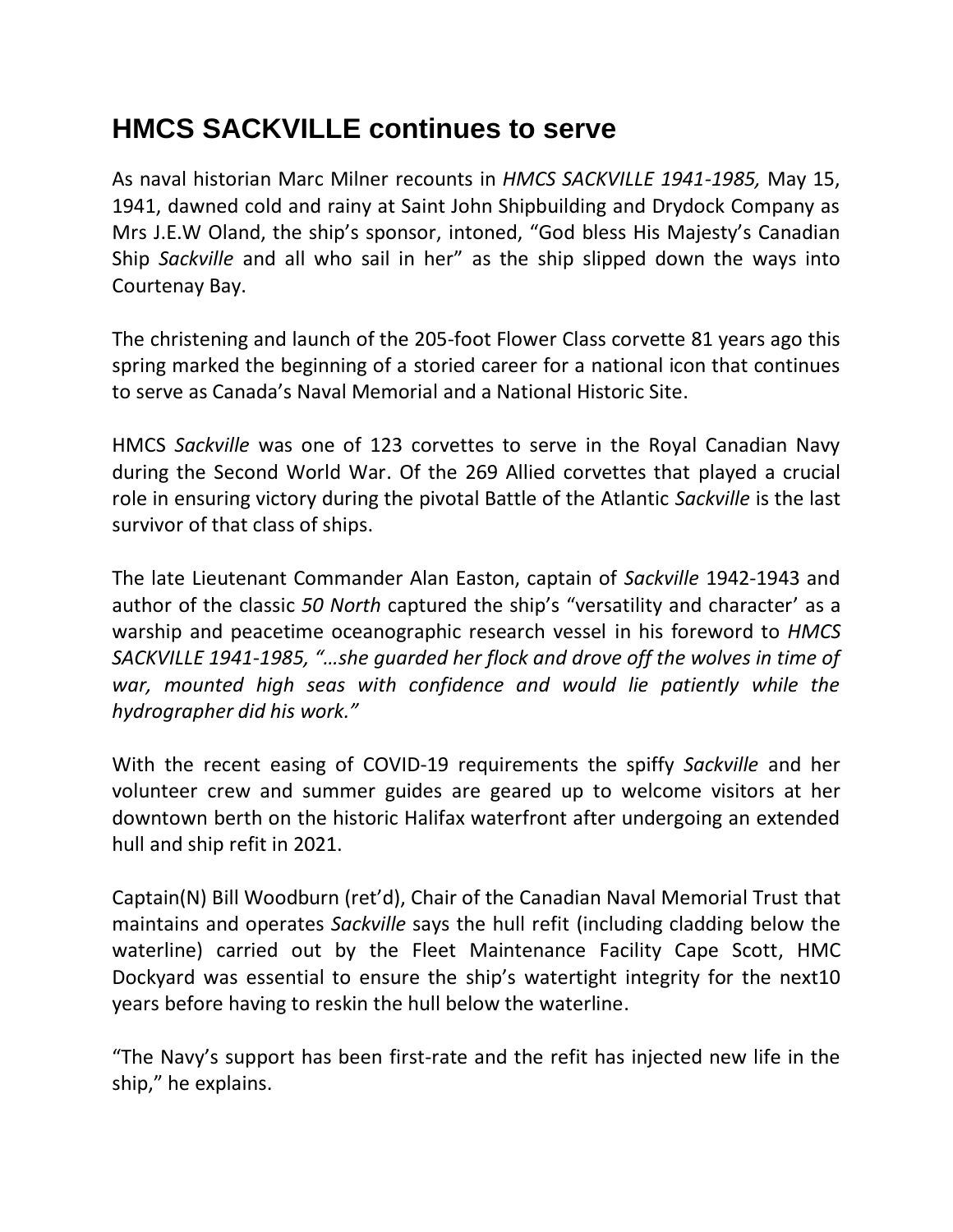"At the same time, we have launched the "Just for Hull of It" fundraising campaign and planning continues to develop new initiatives and focus current efforts to assure the long-term preservation of HMCS *Sackville* for generations to come. As well we are supporting development of a Canadian Maritime Heritage District on the Halifax waterfront of which *Sackville* will be an integral part."

Commander Gary Reddy (ret'd), Commanding Officer of *Sackville* lauds the work of the volunteer crew with regard to the ship's refit and says, "we are anxious to commence operations at our summer berth at Sackville Landing including welcoming the return of cruise ship visitors this year."

With exhibits, artifacts, audio-visual presentations and aided by guides there's plenty for visitors to experience about the war in the Atlantic and life aboard a wartime corvette.

Winston Churchill said the Battle of the Atlantic (1939-1945) was "…the dominant factor throughout the war" and described the quickly constructed corvettes as the "cheap but nasties. "They were the workhorses of the North Atlantic, escorting convoys and engaging German U-Boats to maintain the critical lifeline to Britain. *Sackville* and her sister ships played a significant role in ensuring Allied victory at sea.

The 123 Canadian corvettes were crewed primarily by reservists. They formed the core of the ocean escort groups defending convoys of merchant vessels from the enemy U-boats. On any given day, dozens of ships carrying food, fuel and other war materiel departed Halifax and other East Coast ports for the United Kingdom.

*Sackville* served in several well-known escort groups escorting convoys from St John's, NL to Londonderry, Northern Ireland and was one of the original members of the famous Barber Pole Group. Named after the Town of Sackville, NB she certainly earned her stripes.

*Sackville's* most memorable engagement occurred in early August 1942 in the North Atlantic when under command of LCdr Alan Easton she engaged three Uboats in a 24-hour period and put two out of action before they were able to escape.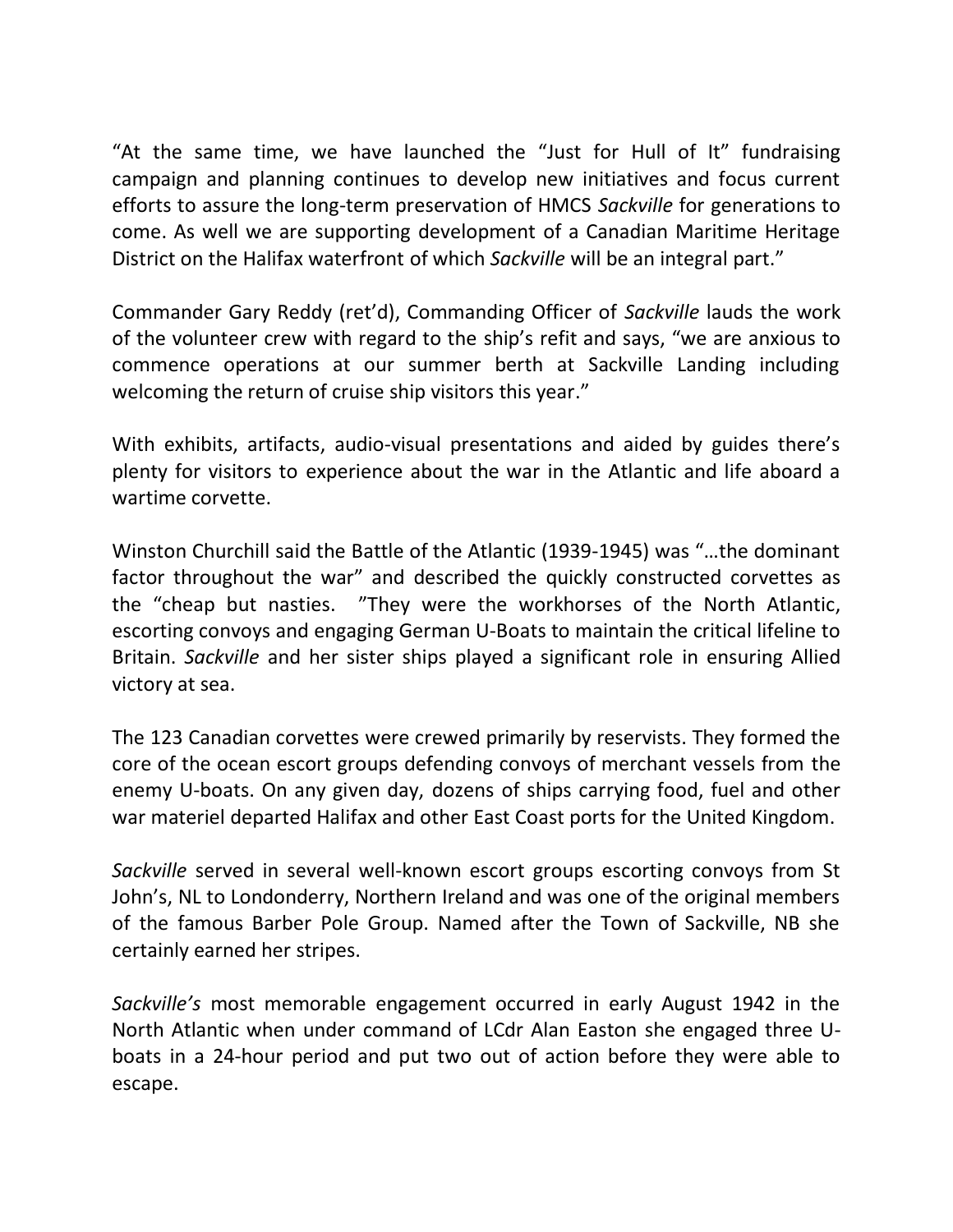As part of a western bound convoy, 250 miles east of Newfoundland, *Sackville* encountered a U-boat on the surface. At a range of less than a quarter mile, she fired a starshell and forced the U-boat to crash-dive. She then steamed into the swirl of water left by the submerging U-boat and fired a pattern of depth charges. The powerful blast threw the U-boat to the surface before it slipped back into the water and disappeared.

And 90 minutes later, *Sackville* engaged another surfaced U-boat in a lethal zigzag ballet before *Sackville* fired a four-inch shell that punched a large hole in the base of the conning tower forcing the sub to return to port.

In September 1943, *Sackville* was part of another escort group for the combined westbound convoys ON 202 and ONS 18 that came under attack. During the engagement the U-boats sank several merchant ships and four escorts including HMCS *St Croix,* all with a heavy loss of life. During the action, *Sackville* was rocked by an explosion that severely damaged her number one boiler, probably caused by one of the corvette's depth charges detonating a torpedo close alongside.

Later, when efforts to make repairs were unsuccessful, it was decided to take *Sackville* from active service, remove the defective boiler and use her as a training ship for HMCS *Kings* officer training establishment and a harbor looplayer.After the cessation of hostilities, Canada's other corvettes were sold to other navies or scrapped but *Sackville* was converted and continued to serve as a naval and civilian oceanographic research vessel until she was paid off in 1982.

In 1983 the former Naval Officers Association of Canada (now Naval Association of Canada) took the lead and the volunteer Canadian Naval Memorial Trust (CNMT) was established to acquire and restore *Sackville* to her 1944 configuration.

The mission of the CNMT, with approximately 1,000 trustees in Canada and abroad, is to preserve *Sackville* as a memorial to those who gave of themselves or their lives in service to Canada and as a symbol of a defining national achievement in winning the war at sea.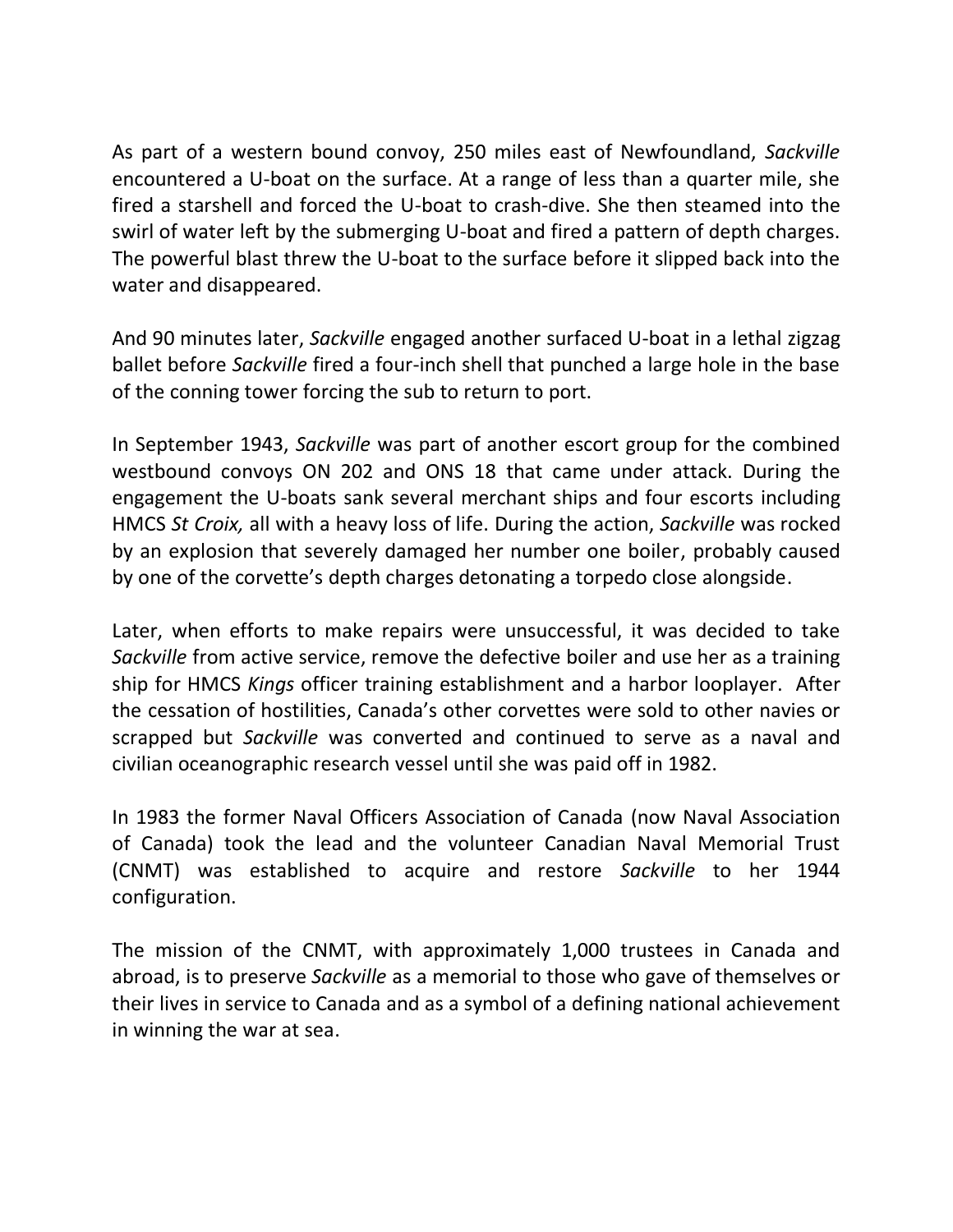In 1985, the Government of Canada designated *Sackville* as Canada's Naval Memorial to honour the 2,000 sailors who lost their lives at sea and to honour all generations of Canadian sailors including those who continue to serve.

During the summer and fall Sackville is berthed next to the Maritime Museum of the Atlantic and in HMC Dockyard in the winter. The ship supports various naval, community, youth and corporate events and activities throughout the year.

On June 29, 2010, in conjunction with the 100<sup>th</sup> anniversary of the RCN, Her Majesty Queen Elizabeth II and His Royal Highness the Duke of Edinburgh visited *Sackville* during the International Fleet Review in Halifax and unveiled a plaque to mark the significance of Canada's Naval Memorial.

HMCS *Sackville* is an enduring symbol of the Battle of the Atlantic and those who served and continue to serve Canada at sea.

Come visit and experience the "versatility, character and confidence" of 'The Last Corvette.'

For more information on the Trust and Ship and how to support the "Just for the Hull of It" campaign check out: [https://hmcssackville.ca/join-and](https://hmcssackville.ca/join-and-support/donation-form)[support/donation-form](https://hmcssackville.ca/join-and-support/donation-form)

**Contact:** Len Canfield CD, Canadian Naval Memorial Trust Tel: 902-443-1726 [len.canfield@ns.sympatico.ca](mailto:len.canfield@ns.sympatico.ca)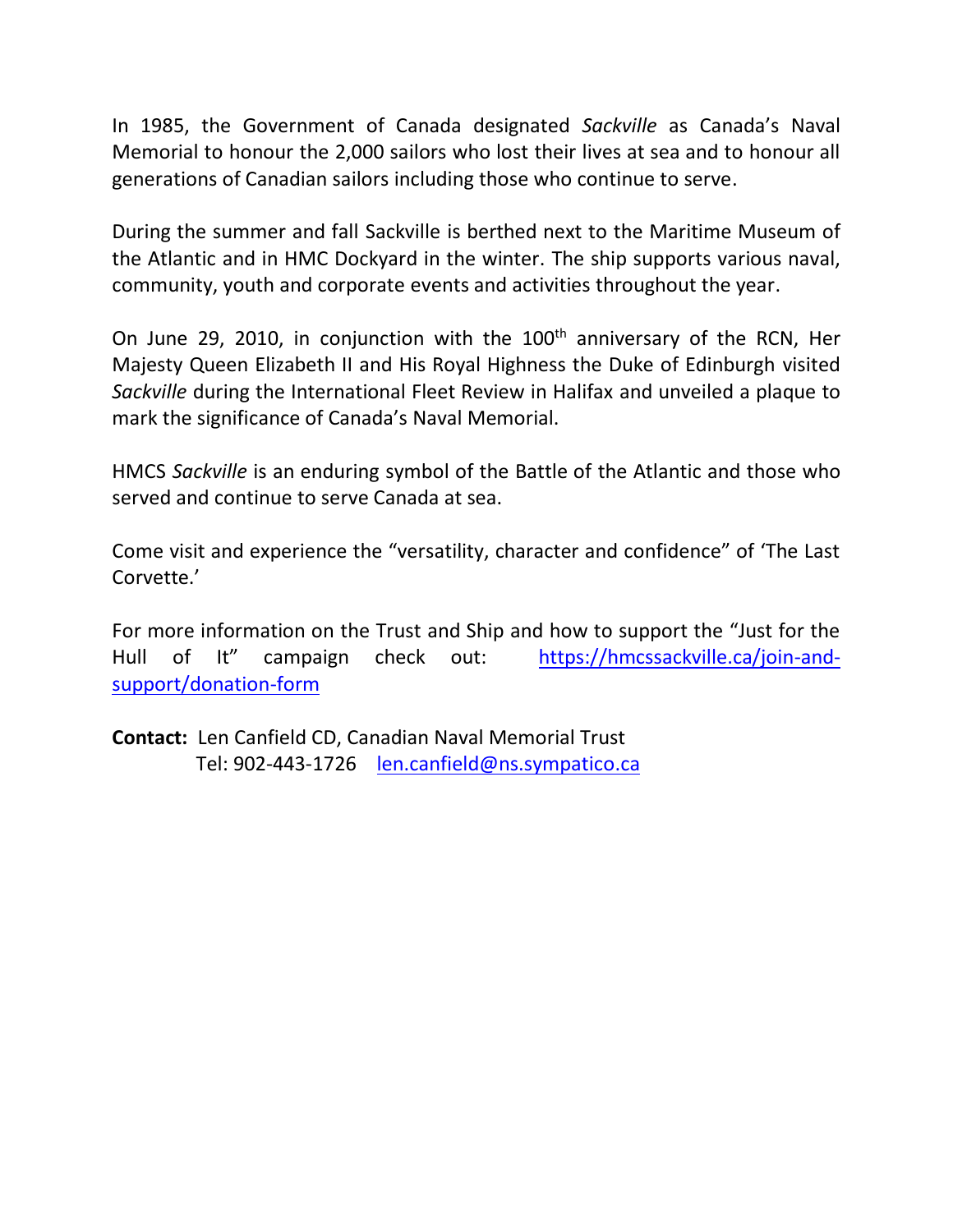## **Photos:**



HMCS *Sackville alongside summer berth next to the Maritime Museum of the Atlantic welcoming visitors.*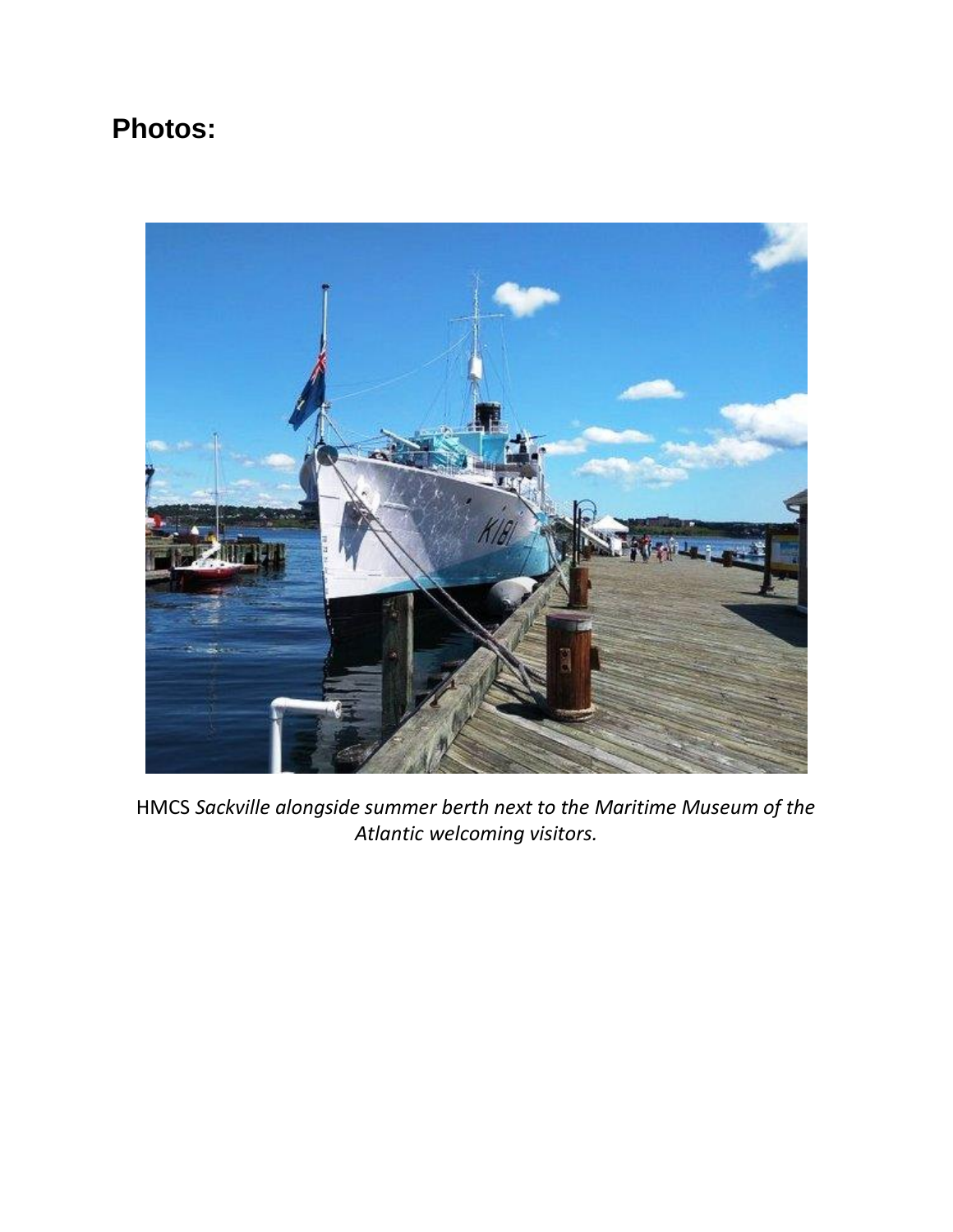

HMCS Sackville dressed overall at winter berth in HMC Dockyard during Christmas 2021.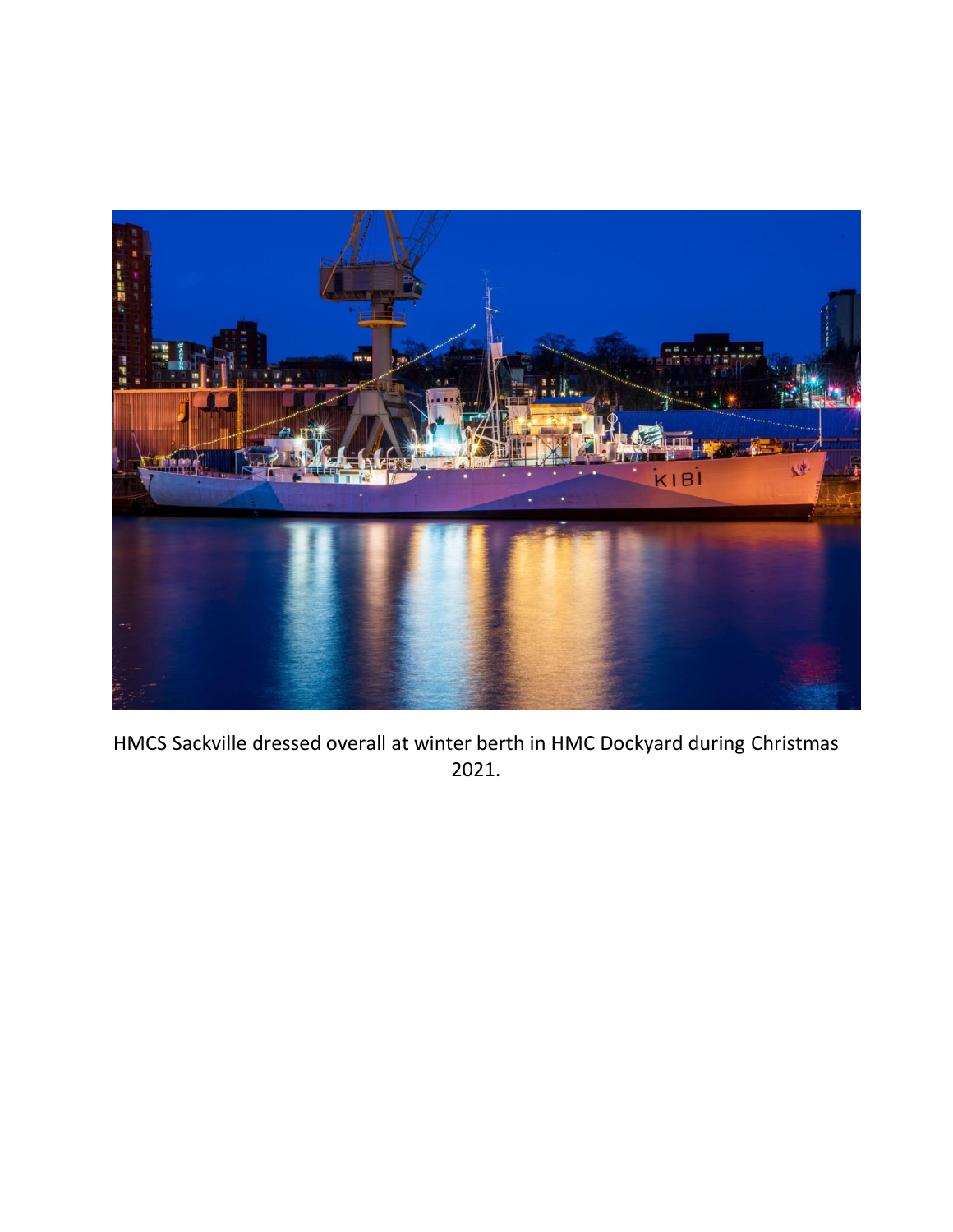

HMCS Sackville undergoes hull cladding in submarine shed 2021.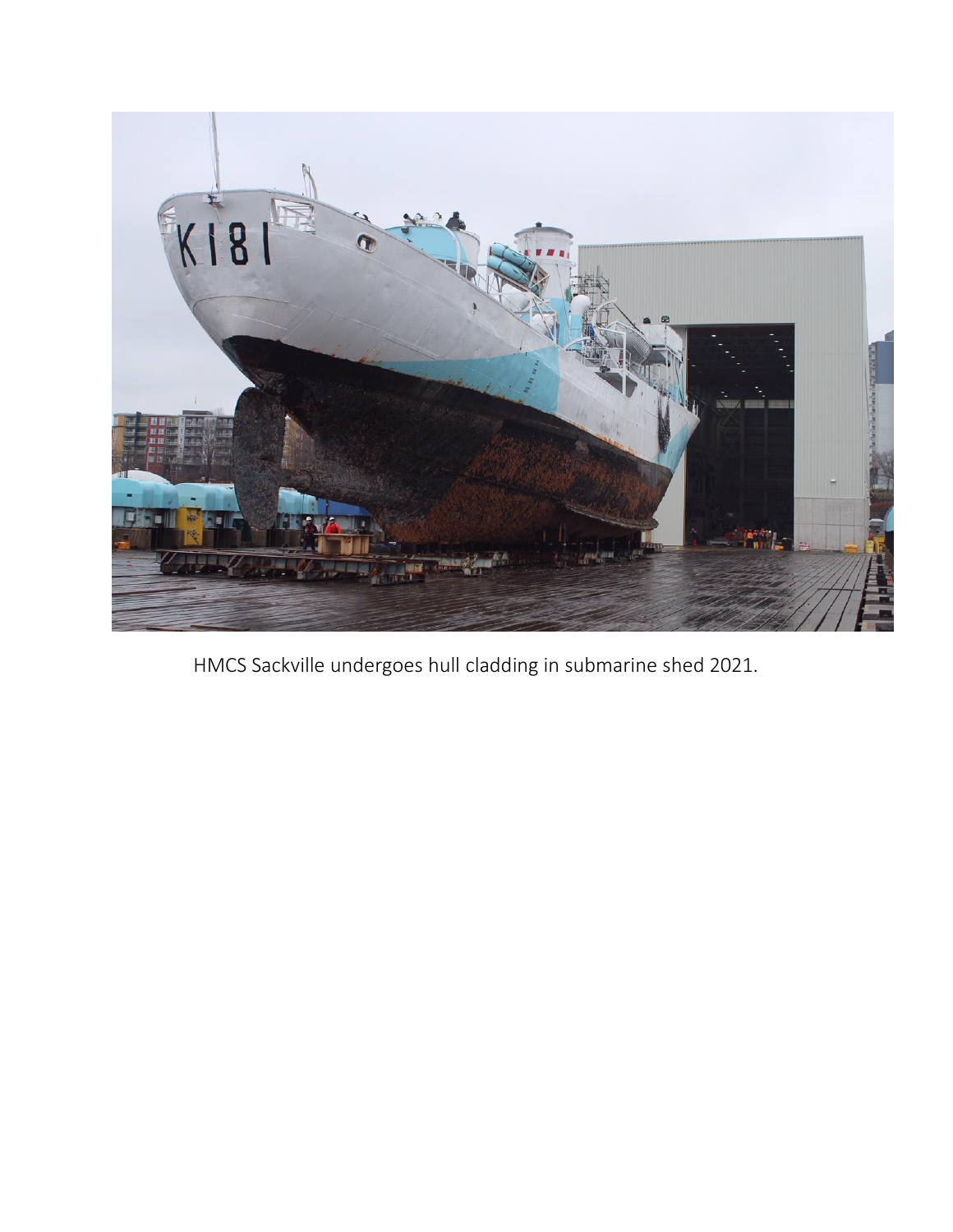

HMCS Sackville hull refit nears completion 2021.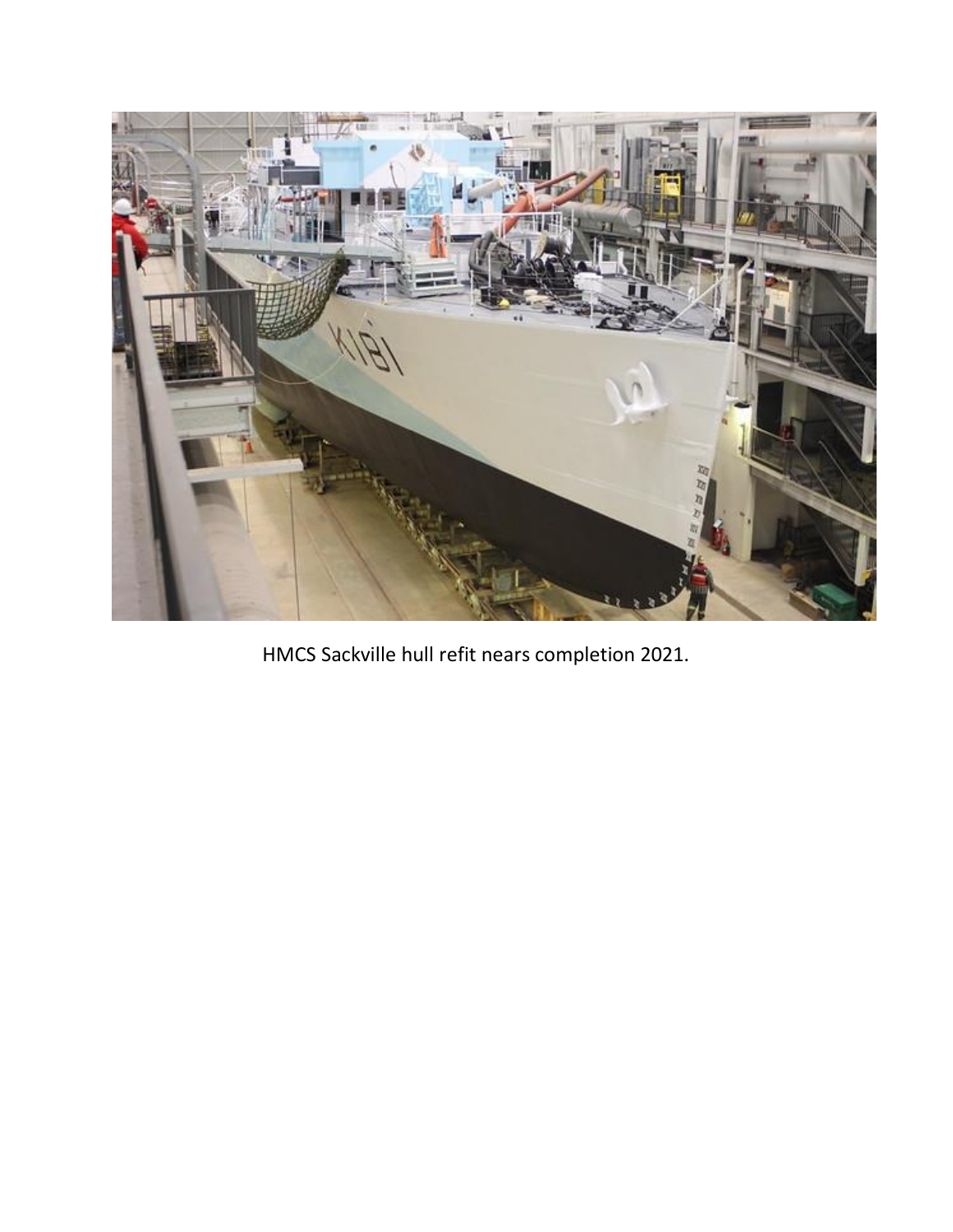

Queen Elizabeth unveils plaque to mark significance of Canada's Naval Memorial 2010.